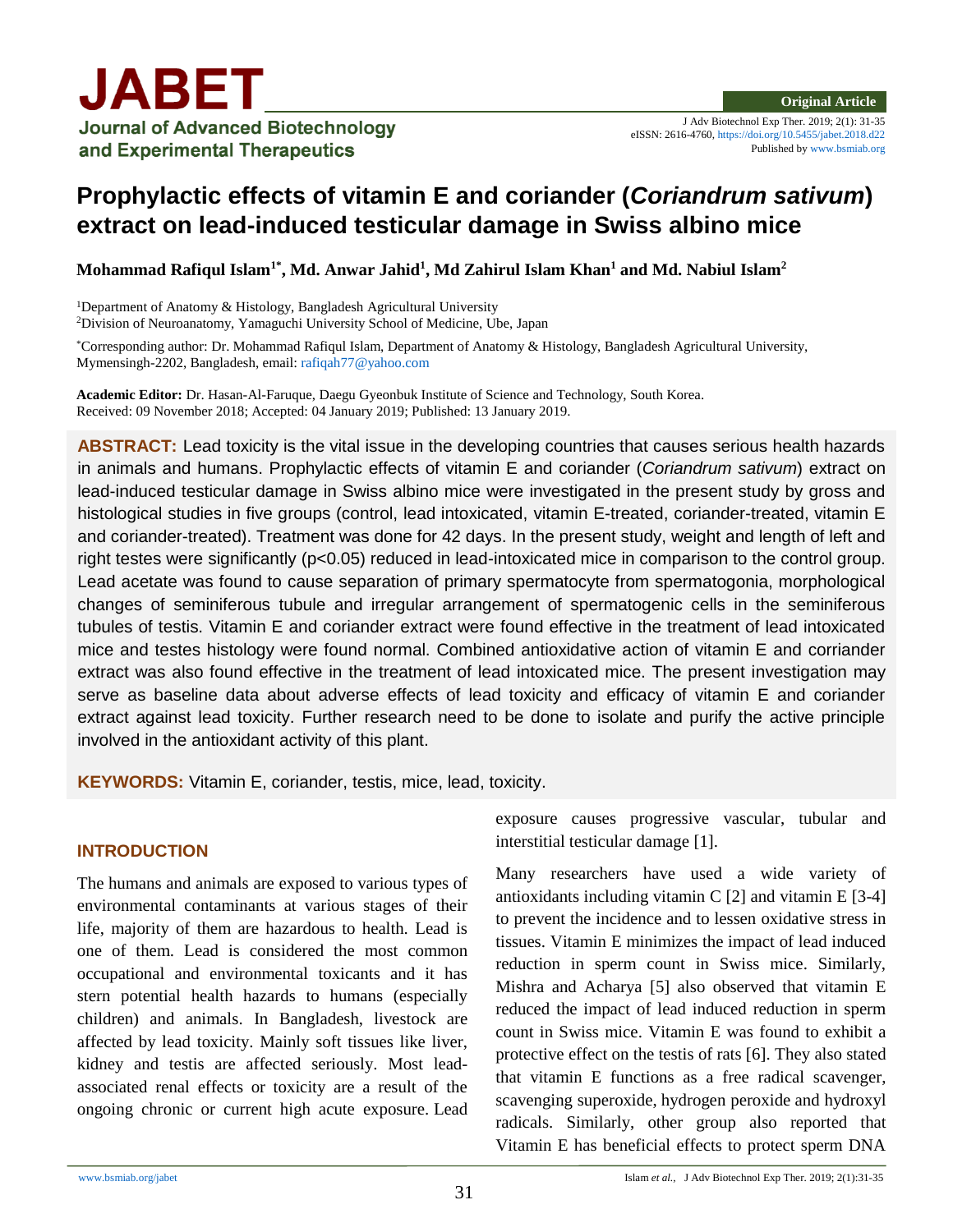from oxidative stress of free radicals and to improve fertility [7]. It is a chief chain-breaking antioxidant in the sperm membranes. Adding vitamin E in diet enhanced the dynamism of some antioxidant enzymes, decreased [nitric oxide](http://scialert.net/asci/result.php?searchin=Keywords&cat=&ascicat=ALL&Submit=Search&keyword=nitric+oxide) content and [lipid](http://www.scialert.net/asci/result.php?searchin=Keywords&cat=&ascicat=ALL&Submit=Search&keyword=lipid+peroxidation)  [peroxidation](http://www.scialert.net/asci/result.php?searchin=Keywords&cat=&ascicat=ALL&Submit=Search&keyword=lipid+peroxidation) products in the testis of Boer goat [8].

The seed of coriander is one of the most valuable spices in the world. It is regularly used by South Asian kitchen. In addition to its cooking value, coriander is popular for its wide range of healing properties. It assists to remove toxic mineral residue such as mercury and lead from the body through the urine or faces. Coriander (*Coriandrum sativum*) promotes SOD, CAT functions and GSH content and decreases LPO level in lead induced mice tissues. The antioxidant property of coriander extracts could be directly related to both the scavenging function against ROS and elevation of antioxidant make up. A study shown that the formation of lipid peroxides declined and the activities of antioxidant enzymes (catalase, glutathione peroxidase) increased in rats treated by coriander extracts [9].

This study was designed to investigate the effects of lead toxicity on testis of mice and possible curable effects produced by vitamin E and extract of coriander seeds supplementation.

# **MATERIALS AND METHODS**

## **Chemicals**

The study was conducted in the Department of Anatomy and Histology, Faculty of Veterinary Science, Bangladesh Agricultural University, Mymensing-2202. Vitamin E was purchased from commercial source. Coriander extract was prepared in the Department of Pharmacology, Faculty of Veterinary Science, Bangladesh Agricultural University, Mymensingh.

#### **Animals and Treatments**

The experimental Swiss albino mice (male) were collected from Department of Pharmacy, Jahangirnagar University, Dhaka. Collected mice were 6 weeks of age and about 26-28 grams at the time of collection. All mice were managed and raised under confinement as an intensive system. Mice were kept cages at room temperature. The mice were fed with feed and water *ad libitum.* All experimental protocols were approved by the Animal Welfare and Ethical Committee (order no. sha 1/444/edu) Faculty of Veterinary Science, Bangladesh Agricultural University.

After 7 days, mice were divided into different groups according to the experimental design. At first there was two groups- Group A: Control group (10 mice) and Group B: Lead intoxicated group (25 mice). Control group was received only normal water and feed. Lead intoxicated group was treated with 60 mg lead acetate per kg body weight in every day orally for 6 weeks. After six weeks samples were collected from 5 mice of control group and 5 mice of intoxicated group. Remaining 5 mice of control group were kept as control for next 42 days. Five mice of intoxicated group were further intoxicated for next 42 days. Other 15 mice of intoxicated group were kept for treatment purpose. These mice were divided into three groups (C, D and E) each having 5 mice. Group C was treated with 150 mg vitamin E (diluted in soya oil) per kg body weight in every day orally for 6 weeks. Group D was treated with 300 mg coriander extract (diluted in distilled water) per kg body weight in every day orally for 6 weeks. Group E was treated with 150 mg vitamin E (diluted in soya oil) and 300 mg coriander extract (diluted in distilled water) per kg body weight in every day orally for 6 weeks. After completion of experiment, samples were collected from all the mice of different groups.

## **Gross and Histology**

In gross study, parameters such as color, length and weight were taken into consideration. All kind of abnormalities were also observed. The color of testis was compared with the organs of control group by eye observation. Length of testis of different groups was measured by a graded scale. Unit of length measurement was milimeter. Weight was measured in gram by electronic balance.

After gross observation, samples were preserved in 10% formalin and Bouin's fluid. After proper fixation, samples were processed for histological study. H & E staining protocol was applied. The details histological study was done using a light microscope.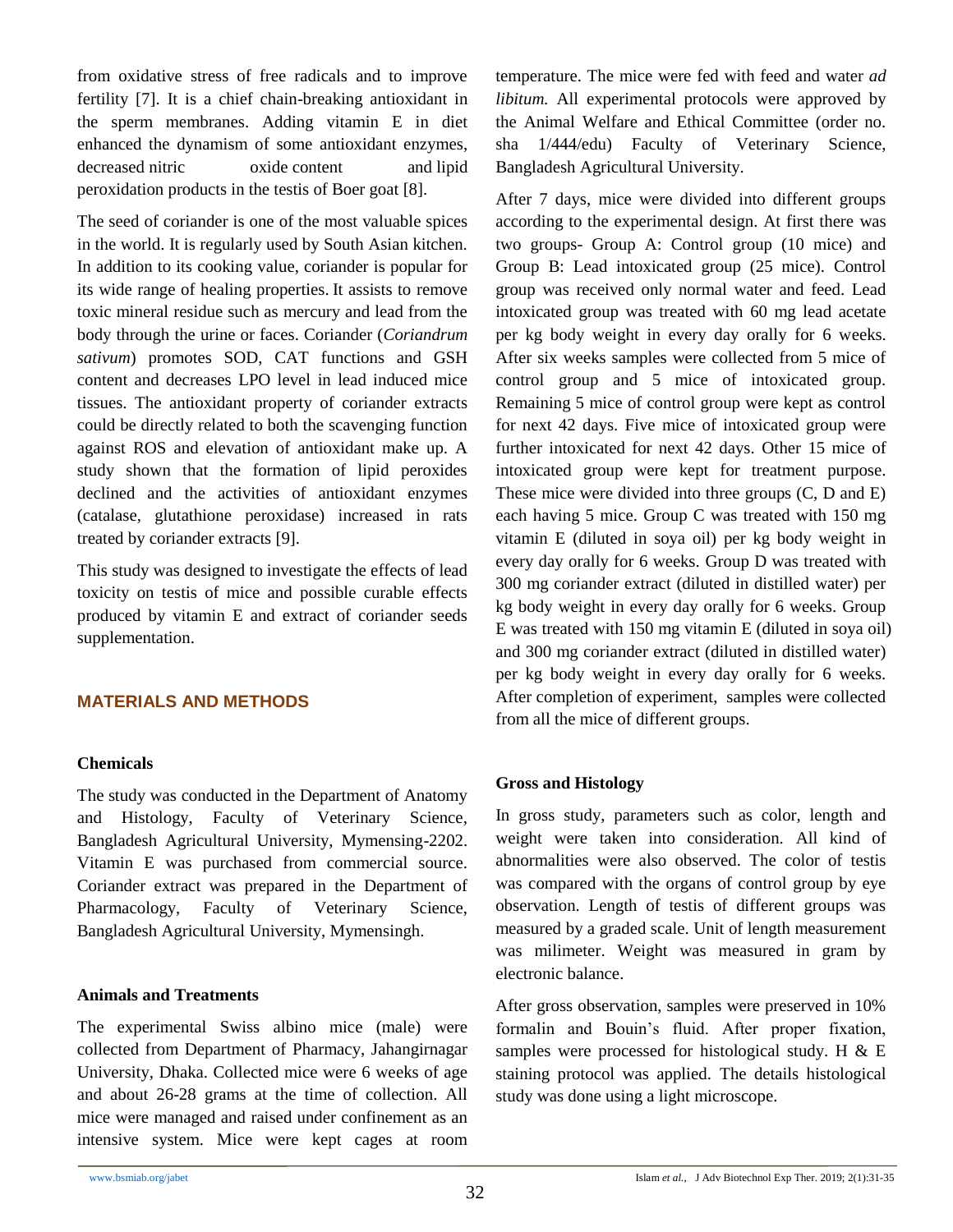## **Photomicrographs**

Photographs for the present study were taken according to our previous study [10]. Necessary photomicrographs were taken with Olympus BX 51 photographic light microscope and placed for better illustration of the result.

#### **Data Analysis**

All the collected data were then analyzed using Statistical Package for the Social Sciences (SPSS) software and disrobe the results in tabular form. The chisquared test was used for the analytical assessment. The differences were considered statistically significant when the p values were less than 0.05.

## **RESULTS**

#### **Gross architectural changes**

Appearance of testis was found normal in control group, vitamin E treated group, coriander extract treated group and vitamin E and coriander extract (combined) treated group. In lead intoxicated group, testis was found in reduced size (Fig. 1A-E). The mean weight of left testis in control group, intoxicated group, vitamin E treated group, coriander extract treated group and vitamin E and coriander extract (combined) treated group was  $0.13 \pm$ 0.01,  $0.10 \pm 0.01$ ,  $0.12 \pm 0.01$ ,  $0.11 \pm 0.01$  and  $0.12 \pm 0.01$ 0.01 g, respectively (Fig. 1F). Weight of left testis in lead intoxicated group was significantly  $(p<0.05)$ reduced in comparison to the control group. The mean weight of right testis in control group, intoxicated group, vitamin E treated group, coriander extract treated group and vitamin E and coriander extract (combined) treated group was  $0.12 \pm 0.01$ ,  $0.10 \pm 0.02$ ,  $0.12 \pm 0.01$ ,  $0.11 \pm 0.01$ 0.01 and  $0.11 \pm 0.01$  g, respectively (Fig.1G). Weight of right testis in lead intoxicated group was significantly  $(p<0.05)$  reduced in comparison to the control group.

The mean length of left testis in control group, intoxicated group, vitamin E treated group, coriander extract treated group and vitamin E and coriander extract (combined) treated group was  $7.59 \pm 0.23$ ,  $6.57 \pm 0.23$ 0.17, 7.14  $\pm$  0.24, 6.58  $\pm$  0.14 and 7.07  $\pm$  0.20 mm, respectively (Fig. 1H). Length of left testis in lead intoxicated group was significantly  $(p<0.05)$  reduced in comparison to the control group. The mean length of right testis in control group, intoxicated group, vitamin E treated group, coriander extract treated group and vitamin E and coriander extract (combined) treated group was  $7.43 \pm 0.17$ ,  $6.50 \pm 0.15$ ,  $6.93 \pm 0.20$ ,  $6.79 \pm 0.20$ 0.10 and  $7.07 \pm 0.20$  mm, respectively (Fig. 1I). Length of right testis in lead intoxicated group was significantly (p<0.05) reduced in comparison to the control group.

#### **Microscopic architectural changes**

In the present study, appearance of seminiferous tubules was found normal in control group. Spermatogenic cells were present in normal pattern (Fig. 2 A). In lead intoxicated group, primary spermatocytes were found separated from spermatogonia (Fig. 2B). In addition, morphological changes of seminiferous tubules and irregular arrangement of spermatogenic cells were also observed in this group (Fig. 2 C). Seminiferous tubules were found normal in vitamin E treated group, coriander extract treated group and vitamin E and coriander extract treated group. Primary spermatocytes were not found separated from spermatogonia in these groups. Spermatogenic cells were present in normal pattern. Morphological changes were not observed in the seminiferous tubules (Fig. 2 D-F).



**Figure 1.** Gross observation of left testis in mice (only left testes of different groups are presented here because there was no gross difference between left and right testes.). Normal appearance of testis in control group (A), vitamin E treated group (C), coriander extract treated group (D) and vitamin E and coriander extract treated group (E). Testis was found in reduced size in lead intoxicated group (B).  $*(p<0.05)$ .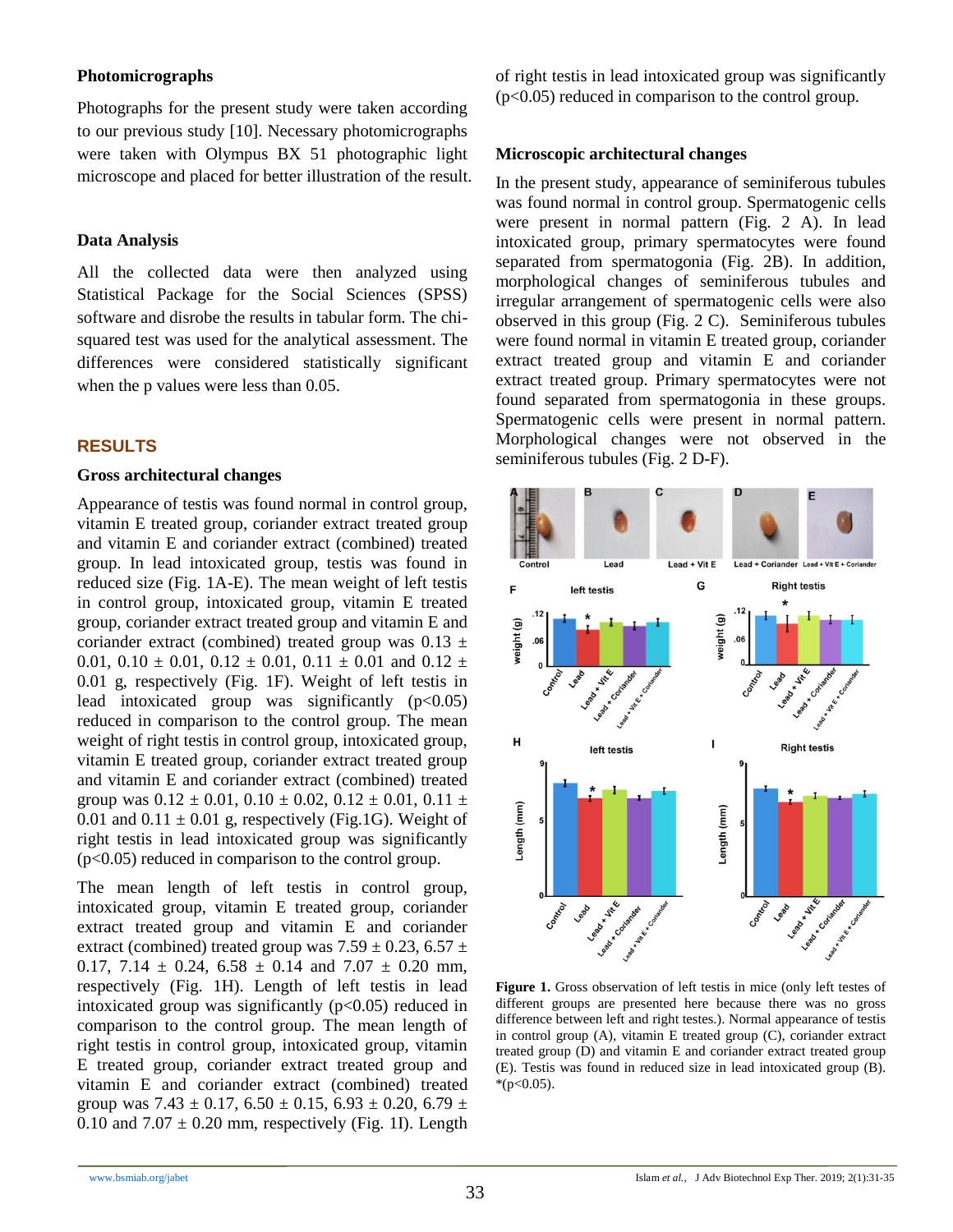

**Figure 2.** Histological observation of testis in mice (H&E). Histological observation of left testis is presented here because there was no histological differentiation between left and right testes. Normal appearance of seminiferous tubules in control group. Spermatogenic cells were present in normal pattern (A). Primary spermatocytes were found separated from spermatogonia (black arrowhead) in lead intoxicated group (B). In addition, morphological changes of seminiferous tubules (double arrow head) and irregular arrangement of spermatogenic cells (white arrow) were observed in this group (C). Appearance of seminiferous tubules was found normal in vitamin E treated group (D), coriander extract treated group (E) and vitamin E and coriander extract treated group (F). Spermatogenic cells were present in normal pattern in these groups. Scale bar =  $100 \mu m$ .

## **DISCUSSION**

In the present study, the prophylactic effects of vitamin E and coriander (*Coriandrum sativum*) extract on leadinduced testicular damage in Swiss albino mice were investigated in detail by gross and histological studies in five groups (control, lead intoxicated, vitamin E-treated, coriander-treated, vitamin E and coriander-treated).

Testis was found in reduced size in lead intoxicated group. This is similar to the findings of other groups [11-12] who found that the weight of the testis, epididymis and accessory sex glands was significantly decreased in rats treated with lead compared to the control group. They also reported an increase in the relative weights of the testis and epididymides in rats poisoned with 8mg/Kg/day by I.P route for five weeks. The weight of the testis is largely dependent on the mass of differentiated spermatogenic cells. Hence a reduction in its weight might be due to the decreased number of germ cells and elongated spermatids [13].

In the present study, primary spermatocyte was found to be separated from spermatogonia in lead intoxicated group. Morphological change in the seminiferous tubules and irregular arrangement of spermatogenic cells were also found in this group. This result is similar or nearly similar to the findings of previous works. It has been reported that lead causes degeneration and necrosis of spermatogonia and interstitial cells and abnormal distribution of spermatozoa [14]. In addition it was showed that lead exposure caused progressive vascular, tubular and interstitial testicular damage [1]. Other group of researcher found more conspicuous degenerative changes in testicular tissues and an increase in sperm head abnormalities in mice exposed to lead acetate [15]. It has also been reported that lead is a male reproductive toxicant and lead causes morphological changes in the seminiferous tubules [16].

The seminiferous tubules were found normal in vitamin E treated group and coriander extract treated group as well as vitamin E and coriander extract (combined) treated group in the present study. This is due to antioxidative properties of vitamin E and coriander extract. However, vitamin E has many other properties, which was found to prevent the incidence and to lessen oxidative stress in tissues [3], protective effect on the testis of rats [6] primary component of the antioxidant system of the spermatozoa [17], dynamism of some antioxidant enzymes [8] and improvement of reproductive efficiency of male rats [18-19]. The coriander extract has antioxidative properties on the testis of mice exposed to lead toxicity in the present study [20]. They suggested that aqueous and ethanolic extracts of *Coriandrum sativum* can prevent or slow down the oxidative damage induced by lead in mice. They also reported that the coriander mediated suppression of the increased AST and ALT activities and cholesterol level suggests the possibility of the extract to give protection against hepatic, renal and testicular injury upon lead induction.

# **CONCLUSION**

The present findings revealed that lead has detrimental effects on testis of mice. Lead was found to cause decrease weight of testis, separation of primary spermatocyte from spermatogonia, morphological changes of seminiferous tubule and irregular arrangement of spermatogenic cells in the seminiferous tubules. Treatment with vitamin E as well as coriander extract is very effective in lead intoxication. After treatment with vitamin E and coriander extract, gross and histoarchitecture of testis were found normal.

## **ACKNOWLEDGEMENT**

The authors extend their appreciation to the Ministry of Science and Technology, Bangladesh (MoST; Project no. BS 54/58/2017-18) for funding the research works.